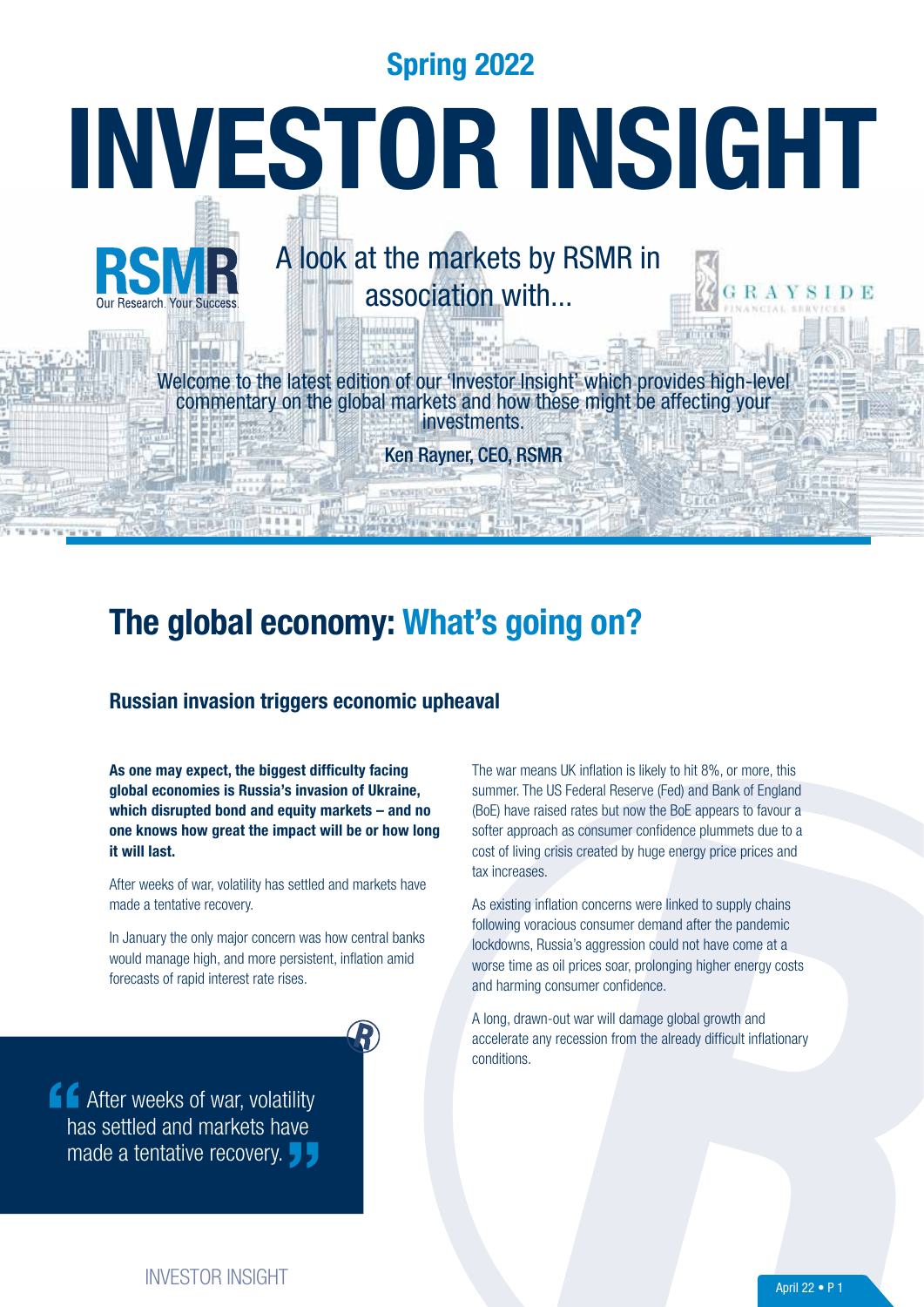

# The asset classes – a quick round-up

The first quarter was not great for investors but the Ukraine crisis could have made it far worse. Initial concern about inflation has shifted to the war, sanctions and implications for supply chains, especially energy. This has led to varying performances for equities in different sectors.

Before the Russian invasion, energy stocks were doing well and the UK market was stronger than most because of its traditional industry and energy bias. The US was weakening with technologies performing badly and fears about runaway inflation and rapidly rising interest rates reducing profit expectations.

Volatility created by the crisis will affect markets and investor confidence for some time.

War makes economic data harder to interpret. While the cause may be temporary there may be long-term ramifications. Market valuations will take account of this. War and economic uncertainty go hand in hand. The US is insulated to a degree but is a major energy consumer and is influenced by rising costs.

Commodity returns have been strong, particularly oil and gas and Russian gold and nickel as reflected in higher valuations for these companies across markets.

### FIXED INTEREST

While the challenges remain unchanged – volatility and inflation – the Ukraine crisis made investors switch to safer assets to protect capital, and yields fell for a short period as a result. Now central banks must tackle rising prices without stymying growth.

Stagflation – sluggish economic growth, high unemployment and rising costs – was dismissed as a scare story but current pressures make this more likely.

Bonds have struggled with many of the most popular down 5-7%, caused by yields rising by around 1% since January (source: Financial Express).

The Fed and European Central Bank (ECB) aim to tackle inflation rather than growth and may not rush to support markets if recession looms.

European short-term borrowing costs fell as reliance on Russian energy supplies saw demand increase for assets with more consistent dividends and stable earnings. While rates have risen this may be the last for some time. Another threat, given escalating sanctions, is a Russian default on repayments on around \$500bn of debt.

For now, short-term assets maybe best for investors, others being emerging markets where some central banks have hiked rates to make them more attractive, which should also help control inflation.

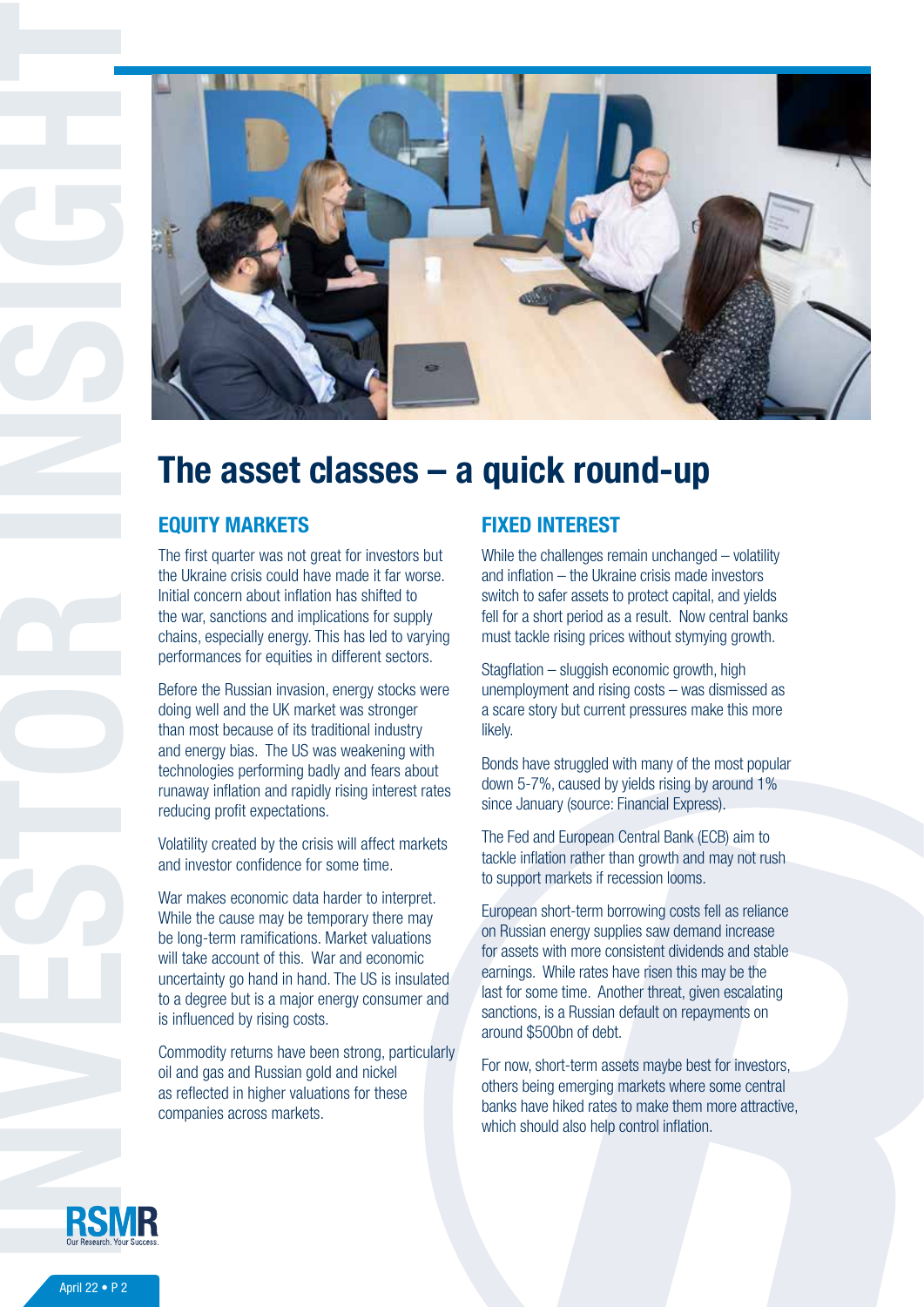### **PROPERTY**

After a strong 2021 performance with decent portfolio gains, there has been a clear demarcation between returns for physical property and those for shares. Physical property rose around 1-1.5% (source: M&G), driven by higher rental values, while equity markets fell due to the effects of the war.

Most positive have been the existing trends of warehousing and housing where demand outstrips supply, although higher interest rates would make homes more expensive to build and buy which could restrict availability.

All rental property should enjoy strong growth with distribution warehouses and London's industrial sector set to see the highest returns during the next five years, at 11.6% and 9% respectively (source: Schroder Investments).

Shopping centres, which have suffered through fewer visitors during the pandemic, may start to recover. Retail still hasn't fully emerged from the lockdowns and some underperforming units are being adapted for other uses, including homes. Offices have seen confidence return and a partial recovery is expected, tempered by home working and flexible employment, which are changing their use.

As before, investors are likely to focus on core, welllocated retail space with secure long-term income, underpinned by high-quality tenants.

# RSMR Global round-up

 •The war has led The Office for Budget Responsibility (OBR) to downgrade UK growth from 6.5% to 4% in the year to October 2022.



- US inflation, which hit 7.9% in February, is the main concern for policymakers.
	- The Organisation for Economic Co-operation and Development (OECD) has predicted a 1.4% point hit to Europe's economy in 2022.

• Japan's new University Endowment Fund has helped local equity markets.

• China is to focus on the quality, not quantity, of economic growth

- Brazil's market has been volatile as rising inflation resulted in significant 2021 interest rate rises.
- Bank of Japan will continue to support bond buying despite the yen being under heavy pressure.
- Chile has suffered political turbulence and the election of a left-wing regime
- India had shown signs of a long period of economic growth until Putin's war led to huge oil price rises.

**ff** US Inflation, which hit 7.9% in February, is the main concern for policymakers.